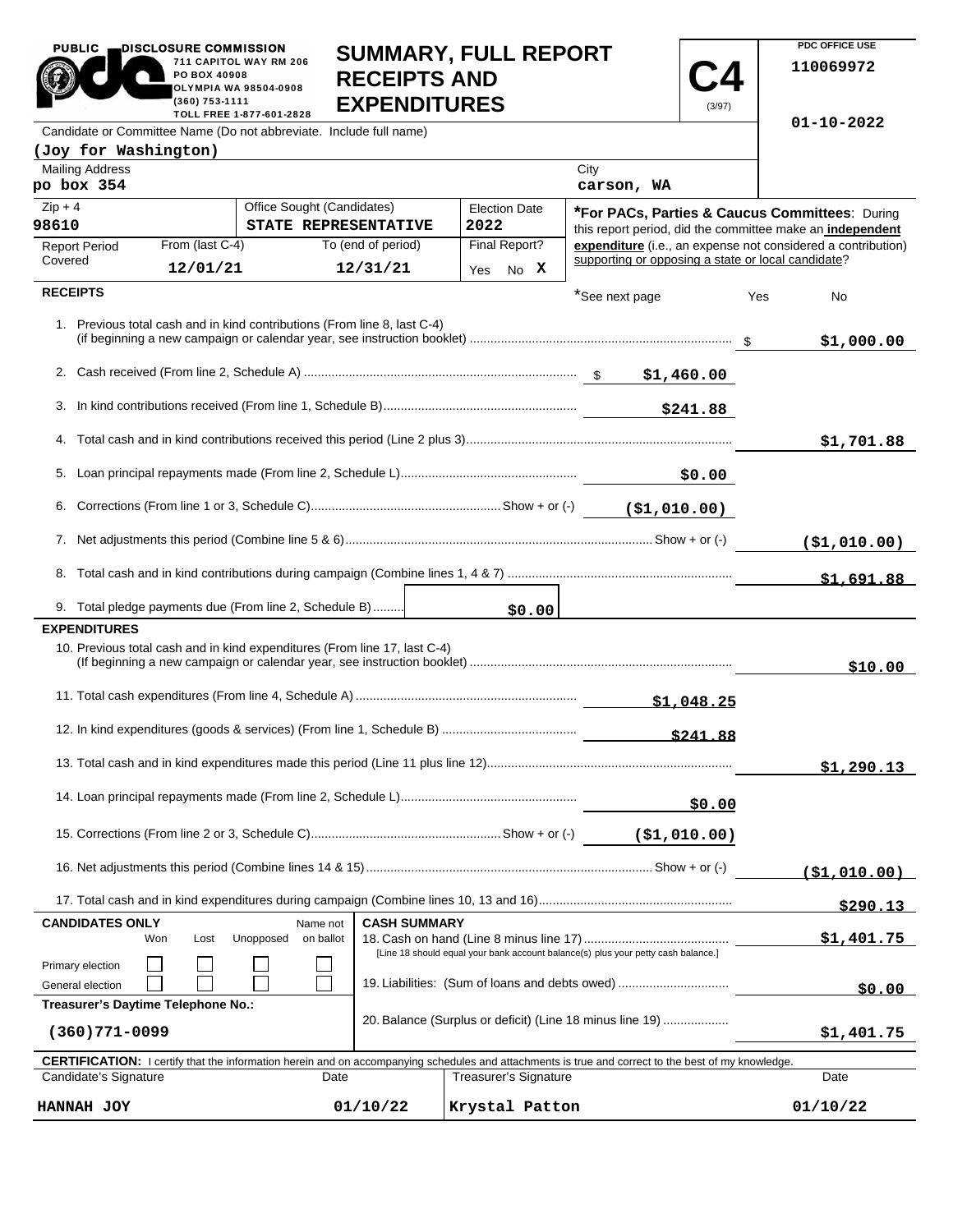## **CASH RECEIPTS AND EXPENDITURE**



Candidate or Committee Name (Do not abbreviate. Use full name.)

| (Joy for Washington)                                 |          |                                                                                                                             |          |                 | 12/01/21   | 12/31/21       |
|------------------------------------------------------|----------|-----------------------------------------------------------------------------------------------------------------------------|----------|-----------------|------------|----------------|
|                                                      |          | 1. CASH RECEIPTS (Contributions) which have been reported on C3. List each deposit made since last C4 report was submitted. |          |                 |            |                |
| Date of deposit                                      | Amount   | Date of deposit                                                                                                             | Amount I | Date of deposit | Amount     | Total deposits |
| 12/08/2021                                           |          | $$500.00$   12/17/2021                                                                                                      | \$200.00 |                 |            |                |
| 12/12/2021                                           | \$500.00 | 12/08/2021                                                                                                                  | \$7.00   |                 |            |                |
| 12/15/2021                                           | \$250.00 | 12/08/2021                                                                                                                  | \$3.00   |                 |            |                |
| Enter also on line 2 of C4<br>2. TOTAL CASH RECEIPTS |          |                                                                                                                             |          |                 | \$1,460.00 |                |

**CODES FOR CLASSIFYING EXPENDITURES**: If one of the following codes is used to describe an expenditure, no other description is generally needed. The exceptions are:

- 1) If expenditures are in-kind or earmarked contributions to a candidate or committee or independent expenditures that benefit a candidate or committee, identify the candidate or committee in the Description block;
- 2) When reporting payments to vendors for travel expenses, identify the traveler and travel purpose in the Description block; and

3) If expenditures are made directly or indirectly to compensate a person or entity for soliciting signatures on a statewide initiative or referendum petition, use code "V" and provide the following information on an attached sheet: name and address of each person/entity compensated, amount paid each during the reporting period, and cumulative total paid all persons to date to gather signatures.

> CODE DEFINITIONS ON NEXT PAGE

- C Contributions (monetary, in-kind & transfers)
- I Independent Expenditures
- L Literature, Brochures, Printing
- B Broadcast Advertising (Radio, TV)
- N Newspaper and Periodical Advertising
- O Other Advertising (yard signs, buttons, etc.)
- V Voter Signature Gathering
- P Postage, Mailing Permits
- S Surveys and Polls
- 
- F Fundraising Event Expenses
- T Travel, Accommodations, Meals
- M Management/Consulting Services
- W Wages, Salaries, Benefits G - General Operation and Overhead

- **3. EXPENDITURES**
	- a) Expenditures of \$50 or less, including those from petty cash, need not be itemized. Add up these expenditures and show the total in the amount column on the first line below..
	- b) Itemize each expenditure of more than \$50 by date paid, name and address of vendor, code/description, and amount.
	- c) For each payment to a candidate, campaign worker, PR firm, advertising agency or credit card company, attach a list of detailed expenses or copies of receipts/invoices supporting the payment.

| Date Paid | Vendor or Recipient<br>(Name and Address)                             | Code | Purpose of Expense<br>and/or Description | Amount     |
|-----------|-----------------------------------------------------------------------|------|------------------------------------------|------------|
| N/A       | Expenses of \$50 or less                                              | N/A  | N/A                                      | \$48.25    |
| 12/29/21  | <b>BYRON SANFORD</b><br>2311 192nd Ave. SE Apt 136<br>Camas, WA 98607 |      | Refund Contribution                      | \$1,000.00 |
|           |                                                                       |      |                                          |            |
|           |                                                                       |      |                                          |            |
|           |                                                                       |      |                                          |            |
|           |                                                                       |      |                                          |            |
|           |                                                                       |      |                                          |            |

**2**

Report Date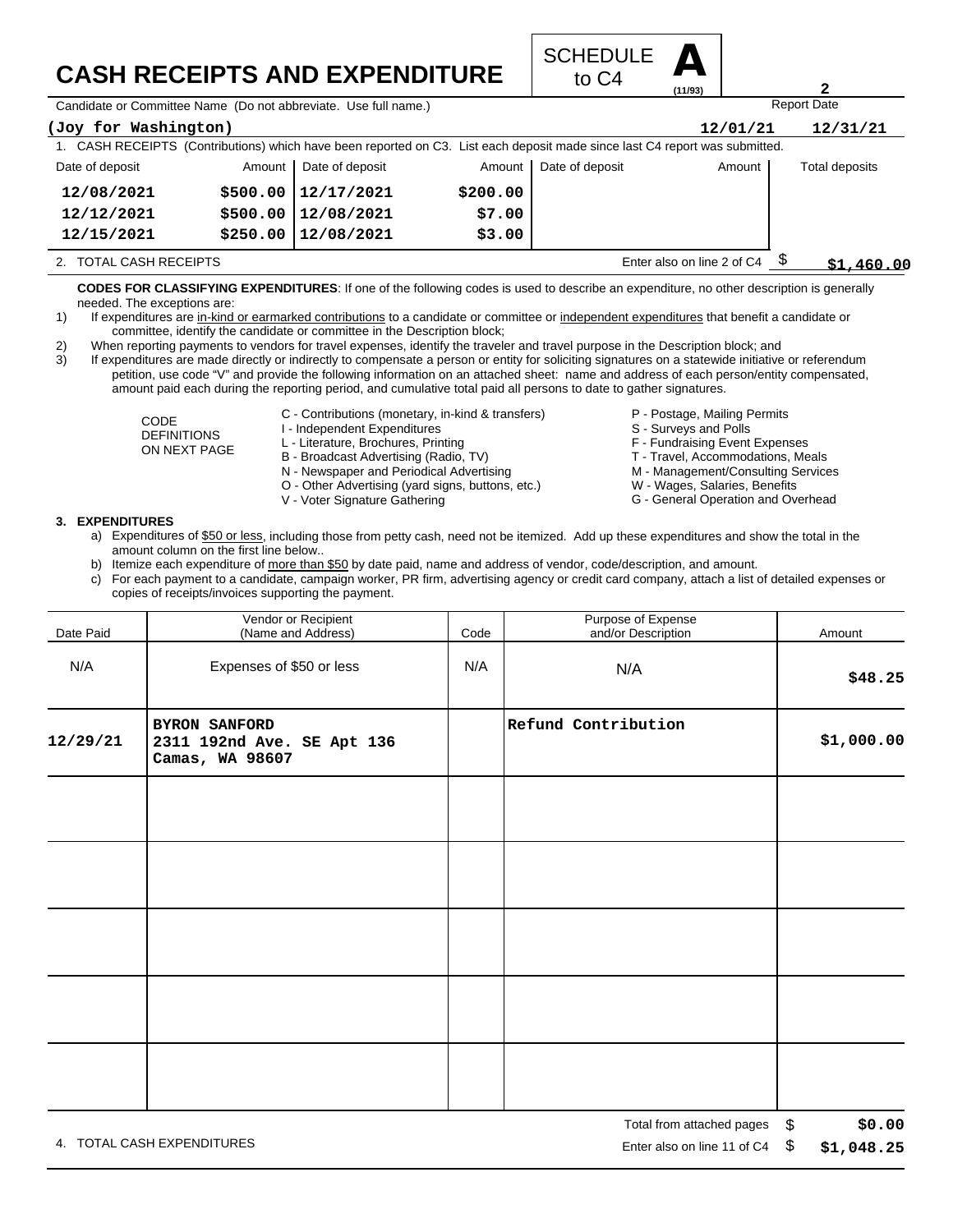### **IN KIND CONTRIBUTIONS, PLEDGES, ORDERS, DEBTS, OBLIGATIONS**

**SCHEDULE TO C4** 

**(11/93)**

 $12/01/21$ 

Candidate or Committee Name (Do not abbreviate. Use full name.) Candidate express and the expect Date Report Date **(Joy for Washington) 12/01/21 12/31/21**

#### **1. IN KIND CONTRIBUTIONS RECEIVED** (goods, services, discounts, etc.)

| Date<br>Received | Contributor's Name and Address               | Description of<br>Contribution | Fair Market<br>Value | Aggregate<br>Total | $\mathsf P$<br>${\sf R}$<br>L | $\begin{bmatrix} G \\ F \end{bmatrix}$<br>$\,$ N | If total over \$100,<br>Employer Name, City,<br>State & Occup |
|------------------|----------------------------------------------|--------------------------------|----------------------|--------------------|-------------------------------|--------------------------------------------------|---------------------------------------------------------------|
| 12/15/21         | HANNAH JOY<br>po box 354<br>carson, WA 98610 | Coroplast<br>Signs             | \$241.88             | \$241.88           | $\mathbf{x}$                  |                                                  |                                                               |
|                  |                                              |                                |                      |                    |                               |                                                  |                                                               |
|                  |                                              |                                |                      |                    |                               |                                                  |                                                               |
|                  |                                              |                                |                      |                    |                               |                                                  |                                                               |
|                  |                                              |                                |                      |                    |                               |                                                  |                                                               |
|                  |                                              |                                |                      |                    |                               |                                                  |                                                               |
|                  |                                              |                                |                      |                    |                               |                                                  |                                                               |
|                  |                                              |                                |                      |                    |                               |                                                  |                                                               |
|                  |                                              |                                |                      |                    |                               |                                                  |                                                               |
|                  |                                              |                                |                      |                    |                               |                                                  |                                                               |
|                  |                                              |                                |                      |                    |                               |                                                  |                                                               |
|                  |                                              |                                |                      |                    |                               |                                                  |                                                               |
|                  |                                              | TOTAL THIS PAGE                | \$241.88             |                    |                               |                                                  |                                                               |

**3**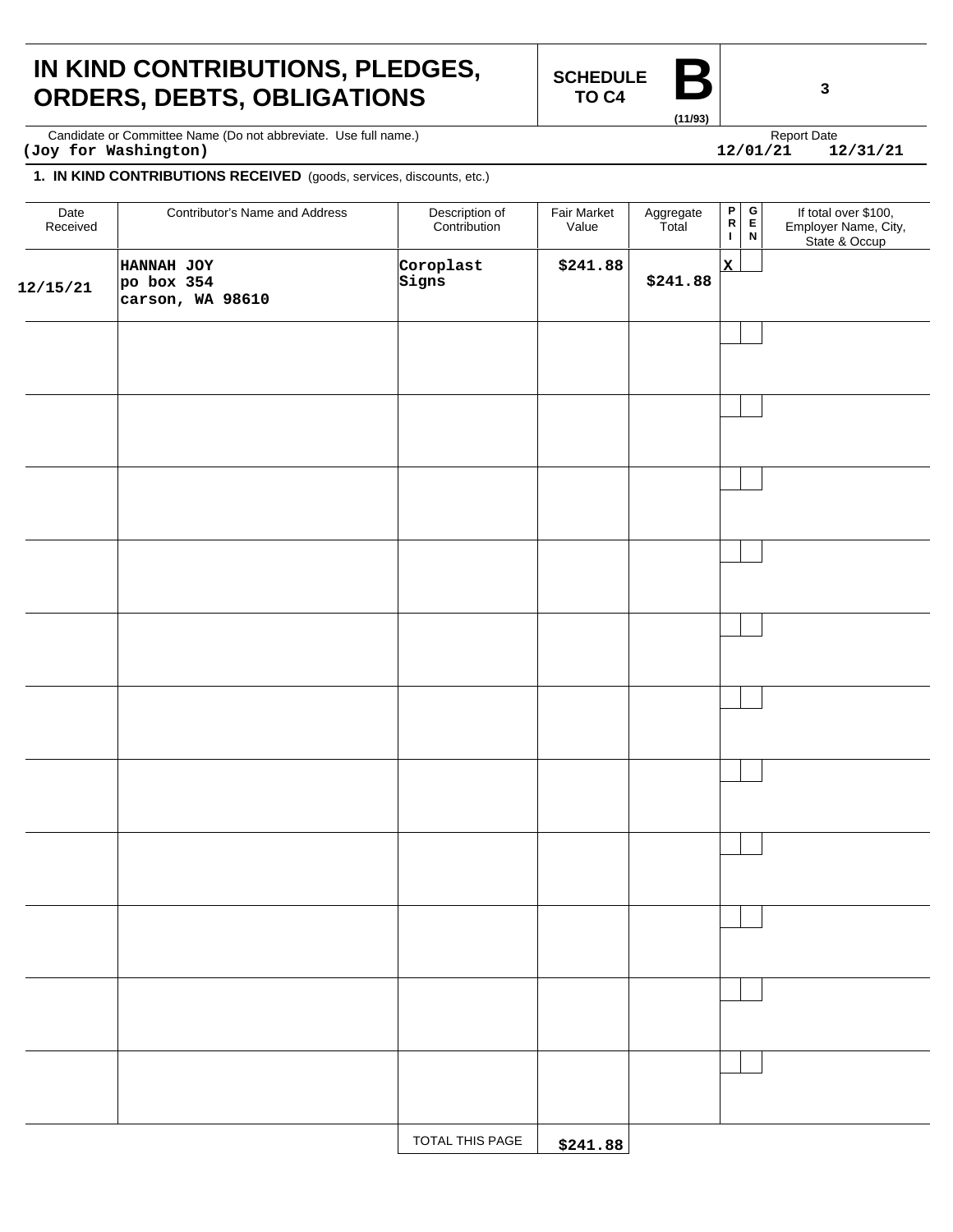### **CORRECTIONS**

Candidate or Committee Name (Do not abbreviate. Use full name.)

### **(Joy for Washington) 12/01/21 12/31/21**

**1. CONTRIBUTIONS AND RECEIPTS** (Include mathematical corrections.)

| Date of Report | <b>Contributor's Name or Description of Correction</b>         | <b>Amount Reported</b> | <b>Corrected Amount</b>                                                     | <b>Difference</b><br>$(+ or -)$ |
|----------------|----------------------------------------------------------------|------------------------|-----------------------------------------------------------------------------|---------------------------------|
| 11/29/21       | BYRON SANFORD<br>2311 192nd Ave. SE Apt 136<br>Camas, WA 98607 | \$1,000.00             | \$0.00                                                                      | ( \$1,000.00)                   |
|                |                                                                |                        |                                                                             |                                 |
|                |                                                                |                        |                                                                             |                                 |
|                |                                                                |                        |                                                                             |                                 |
|                |                                                                |                        |                                                                             |                                 |
|                |                                                                |                        |                                                                             |                                 |
|                |                                                                |                        |                                                                             |                                 |
|                |                                                                |                        |                                                                             |                                 |
|                |                                                                |                        |                                                                             |                                 |
|                |                                                                |                        |                                                                             |                                 |
|                |                                                                |                        |                                                                             |                                 |
|                |                                                                |                        |                                                                             |                                 |
|                |                                                                |                        | Total corrections to contributions<br>Enter on line 6 of C4. Show + or (-). | ( \$1,000.00)                   |



 $12/01/21$ 

Date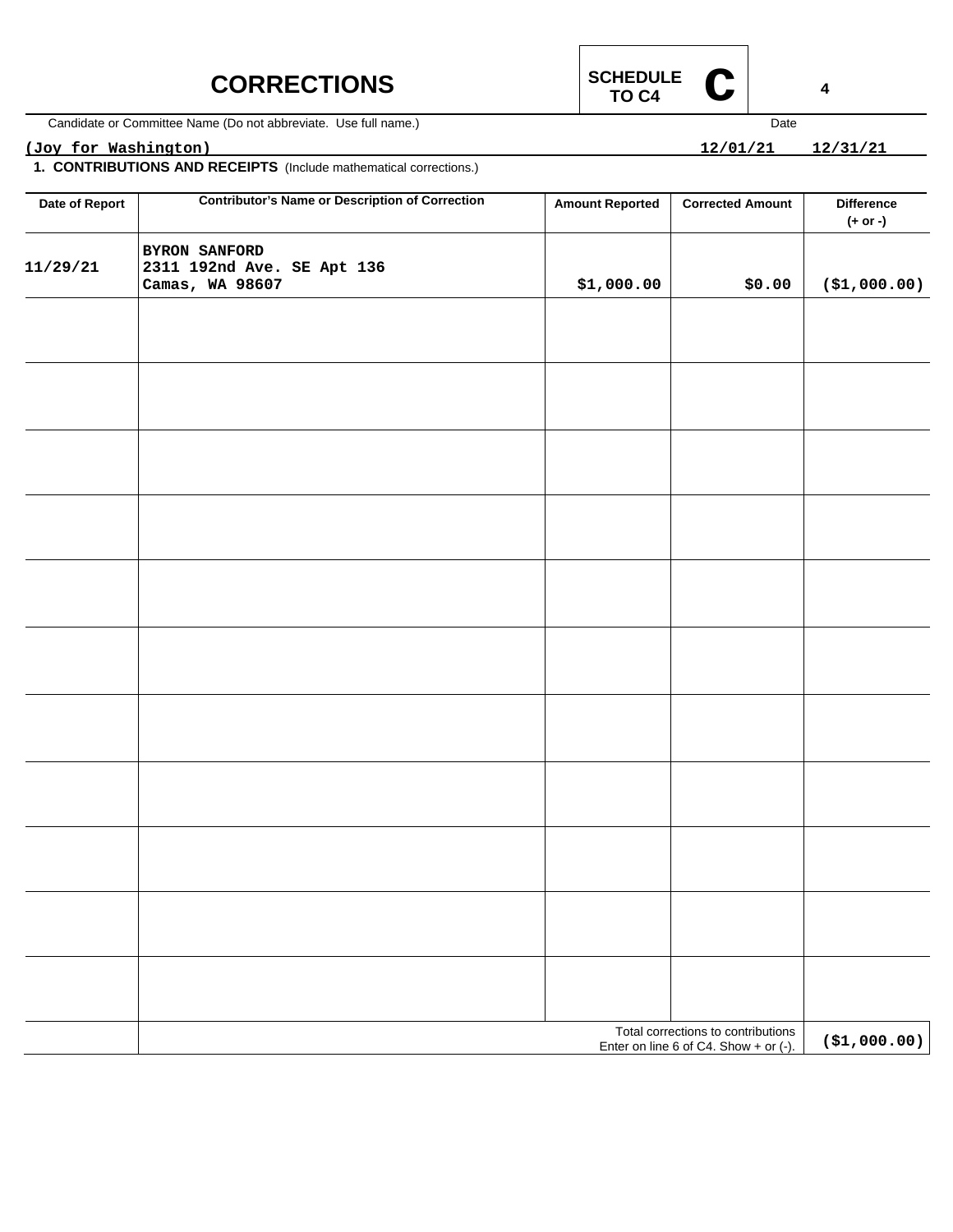# **CORRECTIONS**



Candidate or Committee Name (Do not abbreviate. Use full name.)

### **(Joy for Washington) 12/01/21 12/31/21**

**2. EXPENDITURES** (Include mathematical corrections.)

| Date of Report | Vendor's Name or Description of Correction                     | <b>Amount Reported</b>                                                                       | <b>Corrected Amount</b> | <b>Difference</b><br>(+ or -) |  |  |
|----------------|----------------------------------------------------------------|----------------------------------------------------------------------------------------------|-------------------------|-------------------------------|--|--|
| 11/29/21       | BYRON SANFORD<br>2311 192nd Ave. SE Apt 136<br>Camas, WA 98607 | \$1,000.00                                                                                   | \$0.00                  | ( \$1,000.00)                 |  |  |
|                |                                                                |                                                                                              |                         |                               |  |  |
|                |                                                                |                                                                                              |                         |                               |  |  |
|                |                                                                |                                                                                              |                         |                               |  |  |
|                |                                                                |                                                                                              |                         |                               |  |  |
|                |                                                                |                                                                                              |                         |                               |  |  |
|                |                                                                |                                                                                              |                         |                               |  |  |
|                |                                                                |                                                                                              |                         |                               |  |  |
|                |                                                                |                                                                                              |                         |                               |  |  |
|                |                                                                |                                                                                              |                         |                               |  |  |
|                |                                                                |                                                                                              |                         |                               |  |  |
|                |                                                                |                                                                                              |                         |                               |  |  |
|                |                                                                | Total corrections to expenditures<br>Enter on line 15 of C4. Show + or (-).<br>( \$1,000.00) |                         |                               |  |  |



12/01/21 12/31/21

Date